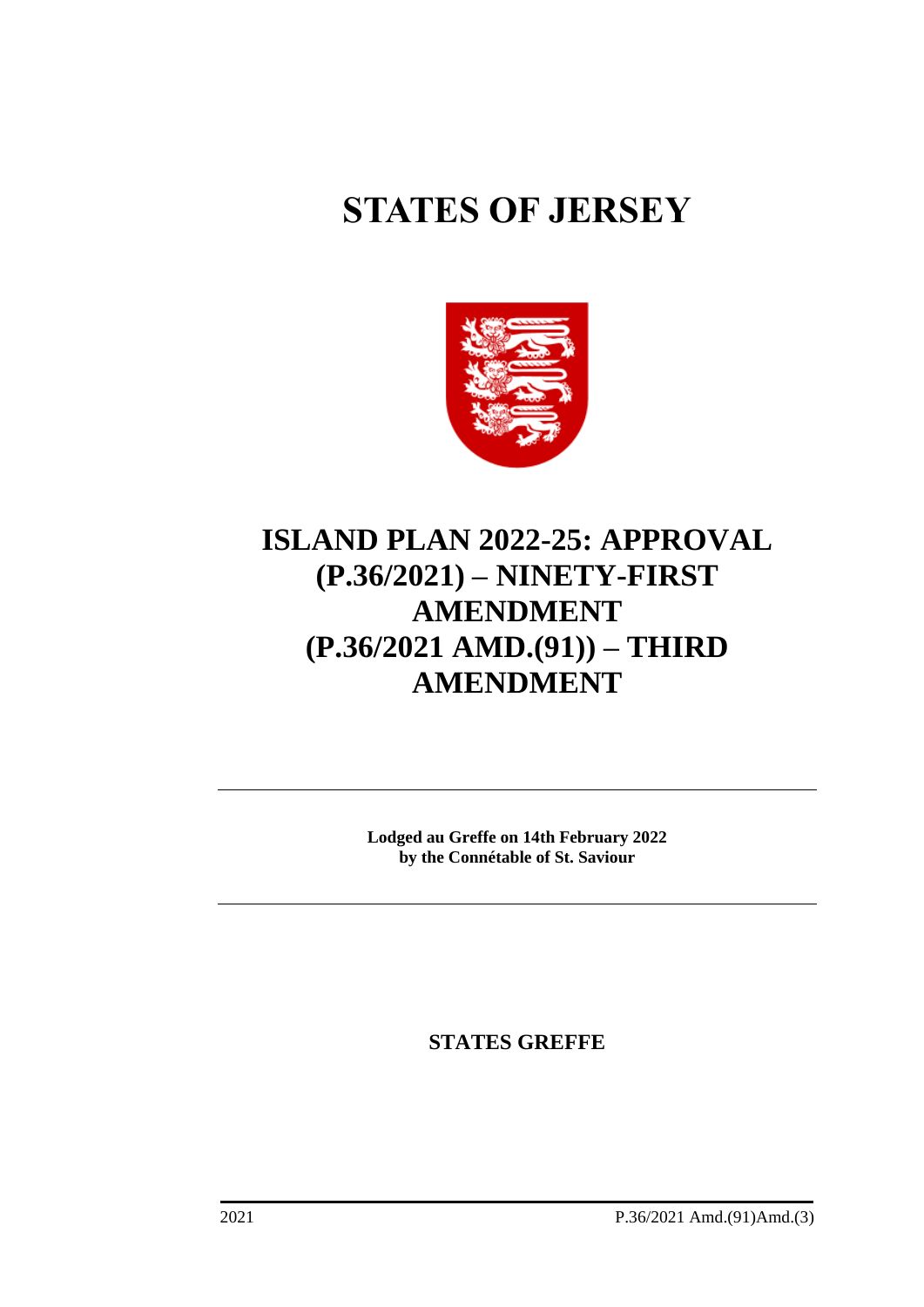## ISLAND PLAN 2022-25: APPROVAL (P.36/2021) – NINETY-FIRST AMENDMENT (P.36/2021 AMD.(91)) – THIRD AMENDMENT  $\overline{\phantom{a}}$

# **PAGE 2, PARAGRAPH (b) –**

Delete the words "viii. S341 Bel Air Lane, St. Saviour".

# CONNÉTABLE OF ST. SAVIOUR

**Note:** After this amendment, the amendment of the Minister would read as follows –

After the words "the draft Island Plan 2022-25" insert the words "except that –

- (a) the following should be removed from the list of sites to be zoned for affordable homes in Policy H5 – Provision of affordable homes –
	- i. Fields H1186A, H1189, H1198 La Grande Route de St. Jean, St. Helier
	- ii. Fields MN389 and MN390 La Rue de la Haye, St. Martin
	- iii. Fields S729 New York Lane, St. Saviour
- (b) the following should be inserted within the list of sites to be zoned for affordable homes in Policy H5 – Provision of affordable homes –
	- i. H1248 Highview Lane, St. Helier
	- ii. J1109 La Grande Route de St. Jean, St. John
	- iii. MY563 La Rue de la Rosière & La Rue de la Vallée, St. Mary
	- iv. O622 and O623 La Rue de la Croute, St. Ouen
	- v. O785 La Rue des Cosnets, St. Ouen, and also, amend the cartographic error on the proposals map to ensure the site remains in the green zone, consistent with all other H5 sites.
	- vi. P558 La Verte Rue, St. Peter, to be brought forward as part of a comprehensive scheme with P559 and P632
	- vii. P559 La Route du Manoir, St. Peter, to be brought forward as part of a comprehensive scheme with P558 and P632
- (c) in Appendix  $1 -$  Affordable housing site assessments, from page 325 of the Draft Bridging Island Plan –
	- i. the assessments for those sites listed in paragraph (a) should be removed.; and
	- ii. initial assessments, as set out in Appendix 1 to the amendment of the Minister for the Environment, for those sites listed in paragraph (b) should be added; and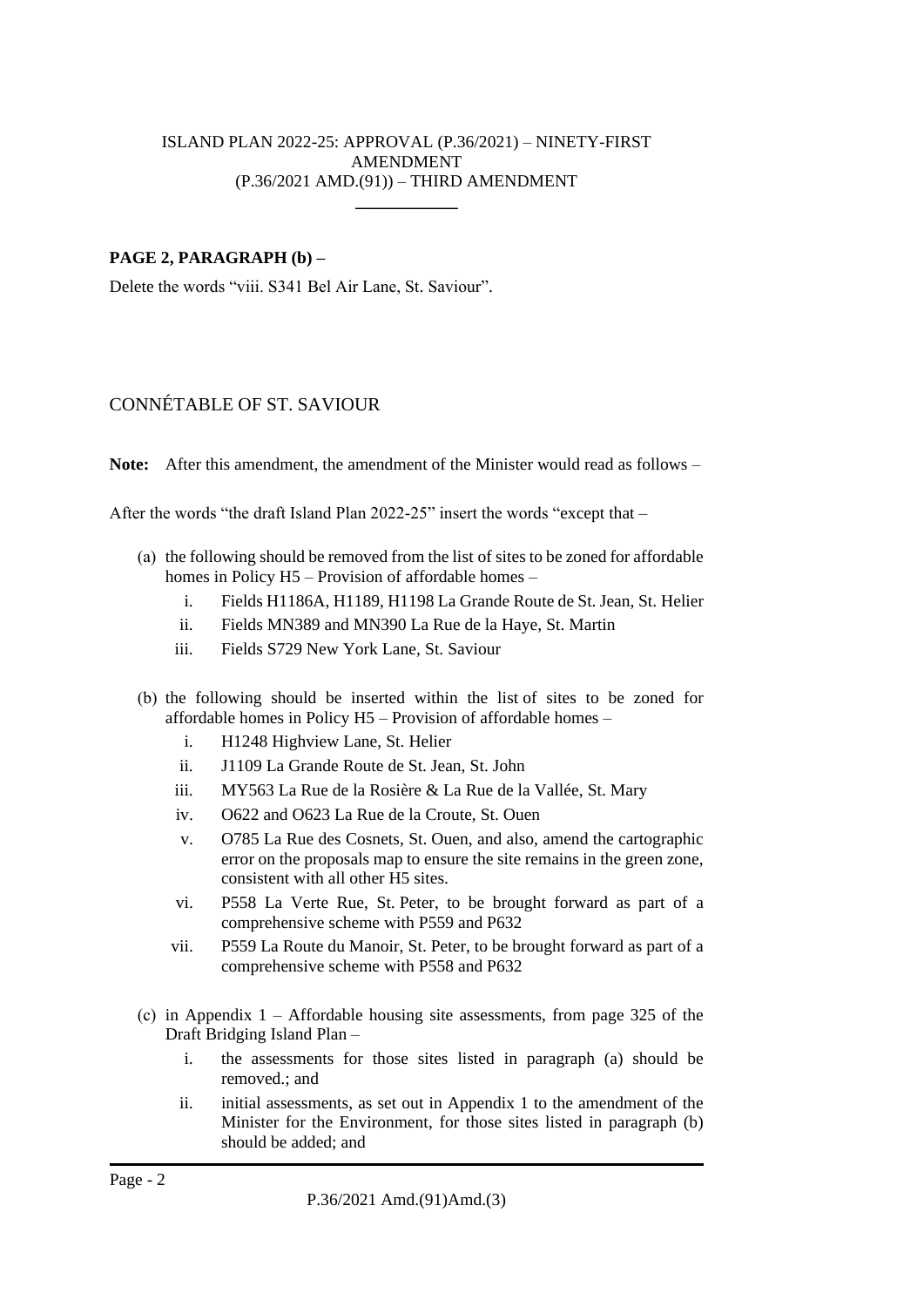(d) the Draft Bridging Island Plan Proposals Map Part A – Planning Zones should be amended to reflect the adoption of paragraph (a) and (b).".

After the amendment, if amended by this amendment, the main proposition would read as follows –

# **THE STATES are asked to decide whether they are of opinion** −

to approve, in accordance with Article 3(1) of the Planning and Building (Jersey) Law 2002, as amended by the Covid-19 (Island Plan) (Jersey) Regulations 2021, the draft Island Plan 2022-25, except that  $-$ 

- (e) the following should be removed from the list of sites to be zoned for affordable homes in Policy H5 – Provision of affordable homes –
	- i. Fields H1186A, H1189, H1198 La Grande Route de St. Jean, St. Helier
	- ii. Fields MN389 and MN390 La Rue de la Haye, St. Martin
	- iii. Fields S729 New York Lane, St. Saviour
- (f) the following should be inserted within the list of sites to be zoned for affordable homes in Policy H5 – Provision of affordable homes –
	- i. H1248 Highview Lane, St. Helier
	- ii. J1109 La Grande Route de St. Jean, St. John
	- iii. MY563 La Rue de la Rosière & La Rue de la Vallée, St. Mary
	- iv. O622 and O623 La Rue de la Croute, St. Ouen
	- v. O785 La Rue des Cosnets, St. Ouen, and also, amend the cartographic error on the proposals map to ensure the site remains in the green zone, consistent with all other H5 sites.
	- vi. P558 La Verte Rue, St. Peter, to be brought forward as part of a comprehensive scheme with P559 and P632
	- vii. P559 La Route du Manoir, St. Peter, to be brought forward as part of a comprehensive scheme with P558 and P632
- (g) in Appendix 1 Affordable housing site assessments, from page 325 of the Draft Bridging Island Plan –
	- i. the assessments for those sites listed in paragraph (a) should be removed.: and
	- ii. initial assessments, as set out in Appendix 1 to the amendment of the Minister for the Environment, for those sites listed in paragraph (b) should be added; and
- (h) the Draft Bridging Island Plan Proposals Map Part A Planning Zones should be amended to reflect the adoption of paragraph (a) and (b).".